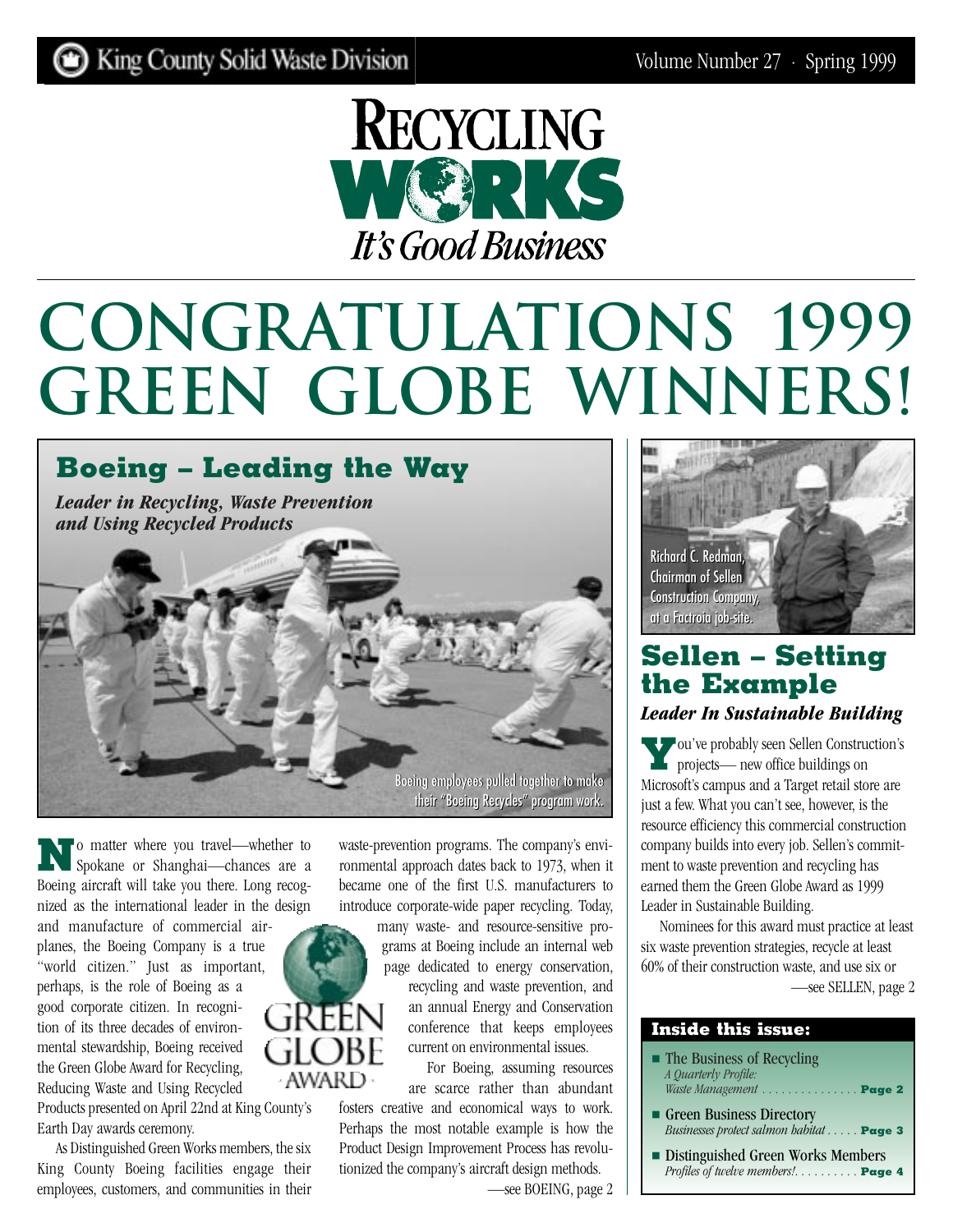# <span id="page-1-0"></span>**1999 Green Globe Winners**

## **Boeing, continued**

By switching from hard-copy drawings to digital graphics, Boeing has honed its competitive edge, saved mountains of paper, and cut costs by hundreds of millions of dollars (see "No More Paper Airplanes" sidebar).

Going "paperless" has also streamlined communications with employees and customers. Anyone needing a manual for a Boeing aircraft—engineers, potential buyers, or airline mechanics—can find updates online. And more than 150,000 computing workstations companywide ensure each employee's access to e-mail and to the digital forms used by every department, from Finance to Facilities.

Packaging waste plagues many industries, but the company's strong stand against this common problem is reaping financial and environmental rewards. A special engineering group works fulltime on packaging reduction, coordinating with suppliers and customers to cut waste while ensuring that parts arrive undamaged. Boeing uses its own role as a valued customer to promote its waste-free ethic. Many contracts actually require suppliers to use reusable or recyclable packaging. The company saves \$20 million a year just by returning packaging to suppliers for reuse.

When it comes to recycling, Boeing is constantly pushing the edge of the envelope. Last year, the company launched "Boeing Recycles!" a program to encourage employees to improve their waste prevention and recycling practices. The King County facilities now recycle an amazing range of

materials: all types of office paper, aluminum, tin and steel cans, ferrous metals, HDPE plastics, yard waste, wooden pallets, film plastics, view foils, Mylar, microfiche, packing peanuts, concrete, asphalt, and waterjet slurry.

Boeing goes the extra mile to "close the loop" by purchasing recycled-content products. Its Commercial Airplane Group Headquarters in Renton was built with recycled structural

steel, furnished with countertops made of recycled newsprint and conducts business using more than a hundred recycled-content office products, from business cards to calculator tape.

More than just good ideas in action, environmental successes at Boeing are fueled by the "Principles for the Environment" statement. The "Wise Use of Resources" section sets a challenging course: "We use only what we need and find ways to do more with less. We maximize recycling and reuse of materials. We make energy conservation a priority. We reduce, minimize, or eliminate the generation of waste and the release of potentially



#### **No More Paper Airplanes**

At Boeing, design drawings have gone the way of the biplane. Using a CAD/CAM digital system that immediately updates designs and simultaneously links engineers, designers, and production, Boeing designed the 777 aircraft without paper. Using Digital Airplane Design, the company eliminated more than 375,000,000 drawings—enough to fill 5,000 garages! Financial savings alone were \$375 million for the project.

Boeing is now investing in new tooling and digitizing original engineering drawings for its most profitable plane, the 747 jumbo jet. This state-of-the-art tooling will cut costs and create new opportunities for 747 derivative models to compete with rival Airbus Industrie's A340-600, and its planned A3XX. ●

hazardous materials to the environment."

For Boeing, it's a philosophy that protects their edge in the world market while protecting the environment.

To learn more about the waste management techniques at Boeing, contact Fay Weaver at 425-865-5350. ●

## **Sellen, continued**

more recycled-content products. They must also promote these activities to their employees, customers, and community.

Sellen's "reduce, reuse, recycle" rates reach exemplary heights. On a recent Microsoft campus project they reached a 74% recycling rate and saved \$186,000. They used recycled-content products such as aluminum window frames and compost. At its Woodinville Target site, 82% of job-site waste was recycled, saving 65% in disposal costs. There, choosing innovative laser-scree technology to build a super-flat concrete floor eliminated the need for wood forms and an entire concrete pour.

"What makes job-site recycling work is instilling enthusiasm all the way down to the person throwing it away," says George Montaperto, site superintendent. Consistent communication promotes the company's waste-free ethic. Sellen involves subcontractors in generating waste prevention ideas at pre-construction meetings, and keeps crews motivated by posting recycling goals, techniques, and results on-site. Cooperative resource awareness often



Job-site displays show recycling results, keeping Sellen employees involved and motivated

extends into the parking lot: over 50% of Sellen crewmembers carpool to work on some job-sites!

As Sellen's project manager Wilf Wainhouse says, "Sustainable building practices are the direction the industry is going." Thanks Sellen for leading the way. ●



romental Affairs at Boeing, displays a pet bowl made with recycled plastic pellets.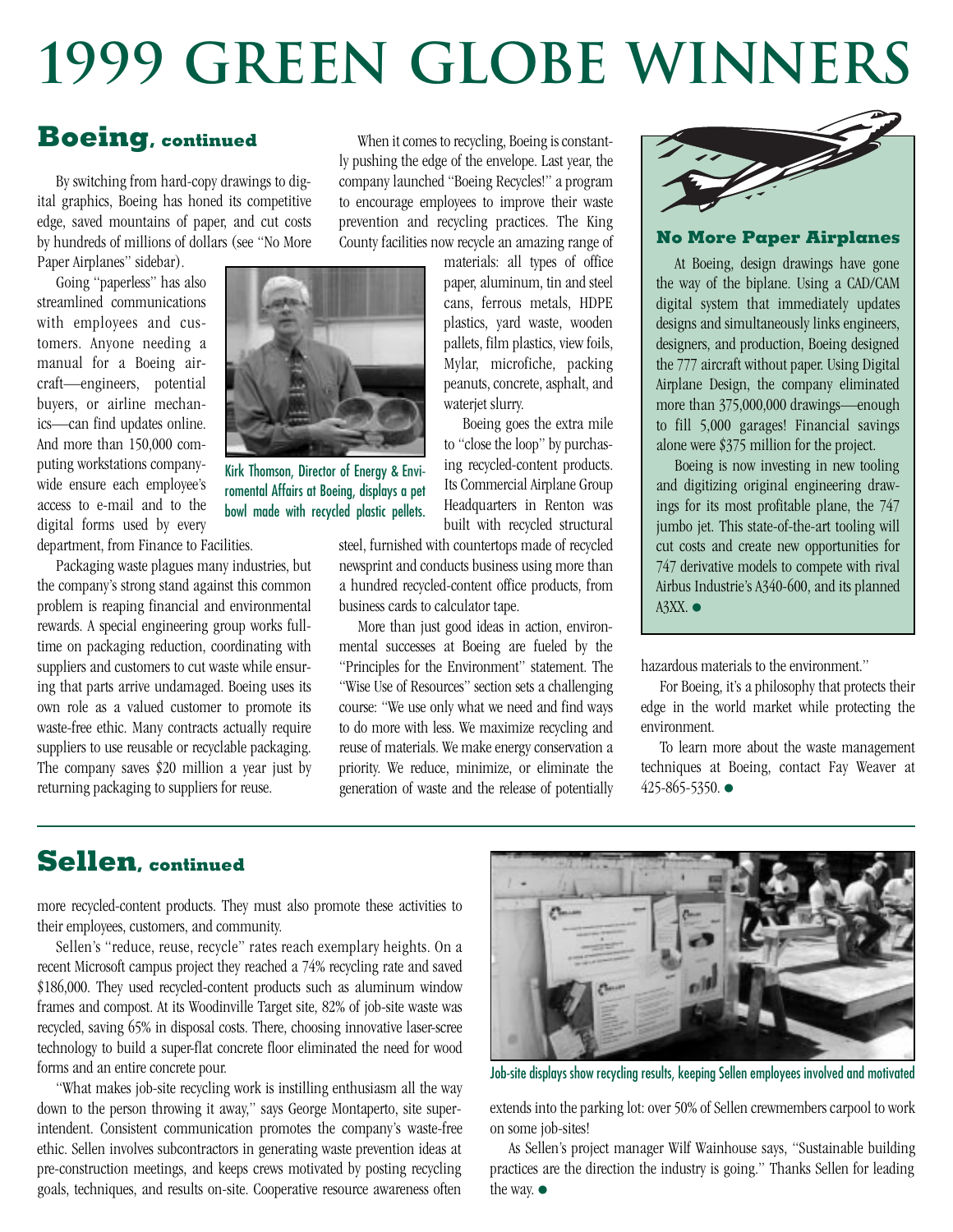## <span id="page-2-0"></span>**Green Business Directory**

#### *Businesses Helping to Protect Salmon Habitat*

The fourth annual Green Business Directory is hot off the press and available to anyone that wants to locate King County businesses and organizations that protect our environment. Order your free copy of the Green Business Directory by calling 206-296-8800 or email us at greenworks.swd@metrokc.gov.

The businesses and organizations featured in this Directory are members of Green Works, EnviroStars and/or Businesses for Clean Water programs. In their efforts to conserve resources, prevent pollution and build sustainably, these companies are helping to protect salmon habitat. This is especially important now that several local species of salmon have been listed as "threatened" under the Endangered Species Act (ESA).

#### **Why is saving salmon so important?**

According to Northwest tribal legends, salmon are actually human beings that transform themselves into animal form for the yearly journey up-river to spawn.

The mystic salmon enjoy eternal life—providing sustenance for fellow humans as long as people respect the natural world.

That eternal life is ending. In March 1999, wild Puget Sound chinook salmon were listed as a "threatened" species under the ESA. What does this mean for salmon—and for humans? The salmon's threatened status is a sign that something is amiss with our natural environment. Healthy salmon require healthy watersheds and clean water—as do humans. By keeping our watersheds clean and healthy, we keep our drinking water pure and clean.

The businesses in the Green Business Directory contribute to healthy habitat and clean water by conserving resources, preventing pollution, and taking care to develop in a sustainable way. They have taken the first steps toward improving the quality of our local watersheds and toward helping to protect salmon habitat.

#### **How the Directory works**

The Green Business Directory can be used by businesses and residents to support companies that care about our environment. The Directory also lists tips that residents and businesses can use to protect salmon habitat—from practicing environmentally-friendly grounds maintenance to choosing washing machines. The Directory also comes with a list of resources to assist your company with its environmental issues. Numbers are limited, order your copy of the Green Business Directory soon! ●



#### **How Your Business Can Protect Salmon Habitat** Learn more about salmon and the **Endangered Species Act**:

**Green Business** Directory-1998

- The Salmon Help Line will answer questions about salmon, the Endangered Species Act and the salmon recovery effort: 1-877-SALMON-9
- Salmon Information Center Website: [www.salmon.gen.wa.us](http://www.salmon.gen.wa.us)
- King County ESA Home Page: [www.metrokc.gov/exec/esa](http://www.metrokc.gov/exec/esa)
- Washington State Salmon and ESA Home Page: [www.wa.gov/esa/](http://www.wa.gov/esa/)
- King County ESA Speaker's Bureau will send knowledgeable speakers to your meeting to talk about the life cycle of salmon, how they are impacted by human activities and ways you can help to protect salmon habitat. Call 206-296-8029 to request a speaker.
- Volunteer opportunities are available. Call Polly Freeman at 206-296-8359 for more information about how you can help.
- Grants are available for resource protection projects in King County.
	- · Watershed Action Grants: 206-296-8494
	- · Waterworks Grants: 206- 296-6519

## **The Business of Recycling**

## *A Quarterly Profile of Your Local Recycling Service Providers*

#### **Waste Management**

Whether your business produces enough waste to fill a 64-gallon cart or a 50-cubic-yard roll-off box, Waste Management can collect your waste and recycle it.

Waste Management's local facilities currently process 14,000 tons of waste per month that will be recycled. With collections in every King County community except Vashon Island, the company maintains two materials recovery facilities, located in Woodinville and in Seattle. Here they handle standard recyclables such as mixed paper, newspaper, cardboard, cans and bottles, as well as the not-so-standard stuff: film plastics like shrink wrap and dry cleaner bags; wood debris (unpainted, untreated dimensional lumber, plywood, and crates); and pre-consumer composting, including waxed cardboard, targeted to the grocery industry.



A Waste Management truck unloads vegetable wastes collected from commercial customers.

Always looking for new ways to serve its commercial customers, Waste Management is considering branching out into the collection of post-consumer food waste for composting, once permits are secured.

How can a small business afford to take advantage of these services? Waste Management's Mike Pearia suggests that even a business producing less than one cubic yard of waste per week can usually reduce its garbage enough to offset the cost of recycling collections. "Try going to the least-expensive container, like cans or carts," offers Pearia. Arranging for recycling pick-ups every other week also helps cut costs.

If you'd like to know more about the recycling possibilities of your business's waste materials, Waste Management will provide a free on-site waste stream audit. For more information about the company's commercial recycling service, call 425/814-1695 (north King County) or 206/243-4050 (south King County). ●

Waste

**Management** 

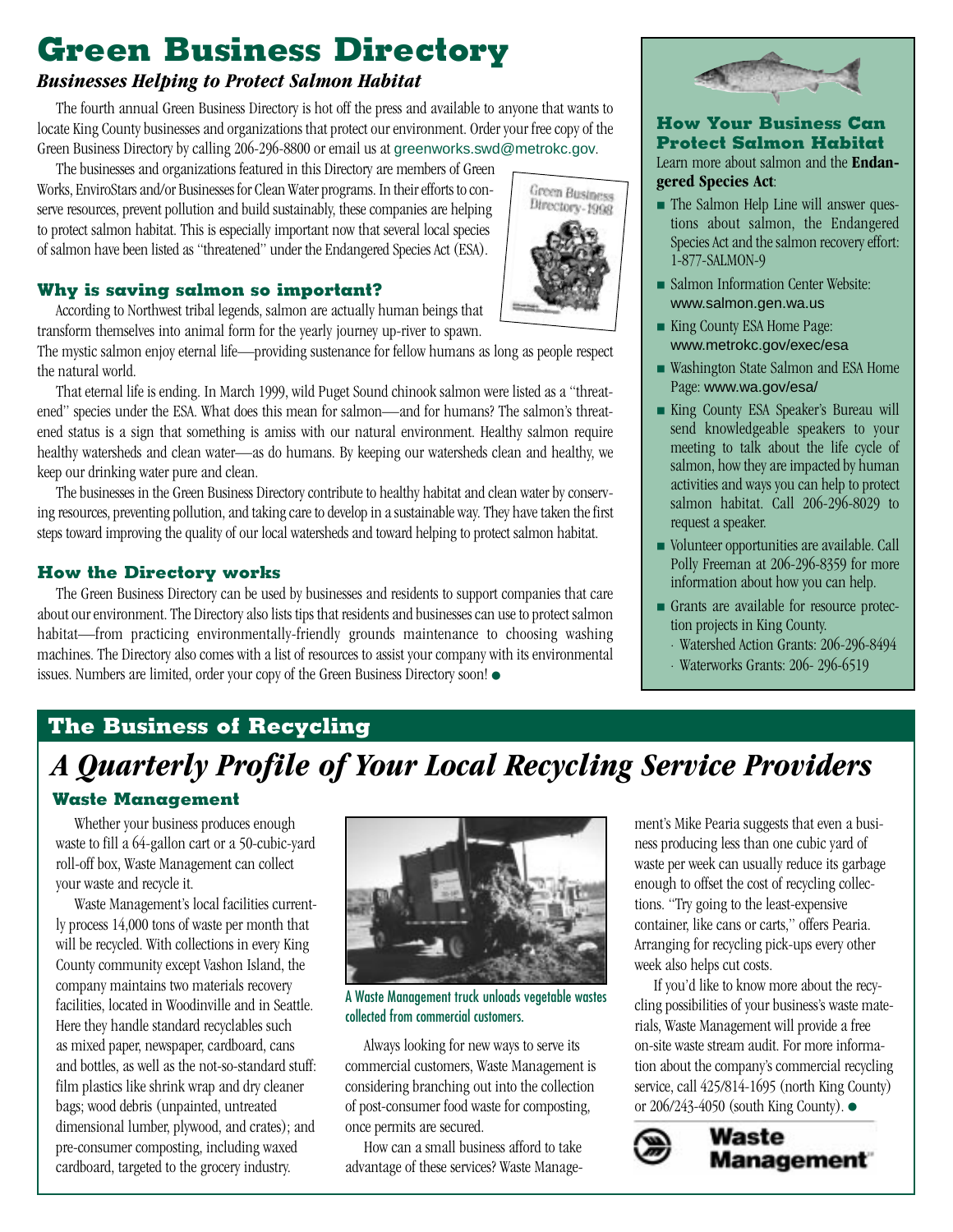<span id="page-3-0"></span>

## **In Action: Distinguished Businesses in the Green**

#### **Aldrich Office, Art & Press**

This office supply and printing store has always offered its customers environmentally sound options. Making copies? Aldrich offers recycled



paper at no extra charge. Looking for earth-friendly office products? Check out the special in-store displays.

Employees are encouraged to scout out and suggest recycled-content product alternatives. When it comes to running the store, Aldrich Office, Art & Press sets a good example of what a business can do. They recycle their photo and print chemicals, paper, cardboard, glass, and aluminum cans—for a recycling rate of 80%. They also prevent printing waste at the source by doing all of their layout on computer. For more information contact Andrea Aldrich at 206-463-1111. ●

#### **Keeney Office Plus**

Five Keeney Office Plus locations have now qualified as Distinguished Green Works members. The stores in Bellevue, Redmond, Bothell, and Woodinville, and the Distribution Center in



Redmond, all feature a wide variety

of products containing recycled materials, and all locations accept spent toner cartridges for recycling. Keeney works with its distributors to prevent waste by using durable shipping containers instead of cardboard boxes. Even employee lunch breaks are geared toward waste prevention—the company has phased in durable dishware to replace disposables. For more information, please call Maureen Condit at 425-869-7555. ●

#### **PCC Natural Markets**

The Fremont PCC is the latest in a long line of Green Works-certified PCC stores. Like the others, the Fremont store recycles or composts everything from the more common papers and metals to plastic shrink wrap, produce and meat scraps. The store has taken an active approach to preventing packaging and shipping waste by receiving much of its produce in returnable plastic shipping containers it helped suppliers to buy. PCC shares in ongoing programs like "Co-op Waste Busters" and "Get in the Loop" to educate staff and customers about waste prevention and recycled-content products. By using nearly 30 recycled products themselves, the store "walks its talk." For more information call Dave Berner at 206-547- 1222. ●

#### **Jet City Espresso**

Renton's inaugural espresso stand now pumps its high-test java from the site of an old gas station.



When relocating the espresso and gift shop to the<br> **EXPIRITO** station, owner Debbie station, owner Debbie Natelson decided to reuse the tire shelves and oil can racks—

what she calls "industrial chic"—to display merchandise and antiques. Jet City composts its coffee grounds and food waste in the store's worm and compost bins, and encourages customers to get some grounds "to go" to give their own worms a boost. Jet City Espresso proudly recycles 79% of their waste, while Debbie shares her waste reduction expertise community-wide in composting classes aired on Channel 28, Renton's local access station. For more information contact Debbie Natelson at 425-235-1529. ●

#### **The Boeing Company Commercial Airplane Group, Central & West Region and Shared Services Group, Bellevue**

One of King County's manufacturing giants, Boeing also made a large impact with its 1998 recycling programs. Each of the King County Boeing facilities is now a Distinguished Green



Works member, and home to a full schedule of

recycling and waste-prevention activities—from the employee-sponsored newspaper and aluminum beverage programs to recycled-content purchasing. Meanwhile, the Reclamation Operation at Boeing handled 43 million pounds of aluminum, 22.4 million pounds of steel, 22 million pounds of paper, and 4.2 million pounds of plastics, wood and other recyclable materials this past year. This payload meant a big payoff: Boeing saved more than \$20 million dollars by recycling. For more information contact Fay Weaver at 425-865-5350. ●

#### **Port of Seattle, Landscape Department**

This small organic-based landscape maintenance group takes a natural approach in tending the Port of Seattle's properties. Through a variety of techniques, they have cut back on chemical fertilizer and pesticide use. One such technique, "grasscycling," also eliminates green waste: instead of bagging grass clippings for disposal, a [—see IN ACTION, on last page](#page-4-0)

### **New Members**

- **Accounting Services**
	- DeMarr Carlson & Company CPA PS,\* *Kent*

#### ■ **Aerospace**

- Boeing Commercial Airplane Group, South Region,\* *Auburn*
- Boeing Military Aircraft & Missile Systems Group,\* *Kent*

Boeing Shared Services Group, Reclamation Center,\* *Kent*

- **Automotice Services** Les Schwab Tire Center,\* *Renton*
- **Chiropractors** 'A' Street Clinic of Chiropractic,\* *Auburn*
- **Communications** Common Ground, *Seattle* Thomas and Betts,\* *Kent*
- **Communtiy Centers** Stroum Jewish Community Center,\* *Mercer Island*
- **Computer** Edwards Imaging,\* *Renton* CDCOM,\* *Federal Way*
- **Dentists**

Camille Sata, DMD - Dentistry for Children, *Seattle* Patricia A. Shigihara DDS, *Seattle* Wallingford Dental Arts, *Seattle* Gerrada O'Beirne, *Seattle* David A. Skvorak DDS, *Maple Valley*

- **Engineering Consulting** Aziz Engineering Northwest, Inc.,\* *Redmond*
- **Entertainment** Muckleshoot Indian Casino,\* *Auburn*
- **Environmental Consulting** MedTox Northwest,\* *Kent*
- **Finacial Services** Edward Jones Investment,\* *Federal Way* The Money Store Investment Corporation,\* *Bellevue*
- **Government**

King County Department of Transportation, Information Distribution, *Seattle* Washington State Department of Natural Resources, *Enumclaw*

■ **Insurance**

St. Paul Fire & Marine Insurance Co., *Seattle*

■ **Landscaping**

Jane Newbold & Associates,\* *Maple Valley*

■ **Law Offices** Curran Mendoza P.S.,\* Kent

#### ■ **Manufacturing**

Meltec Division of Young Corporation, *Seattle* B & G Machine, Inc., *Seattle* Young Corporation, *Seattle* Rainier Pallet Corporation,\* *Auburn* Ranpak Corporation,\* *Kent*

— **[continued on last page](#page-4-0)** —

**\* renewals**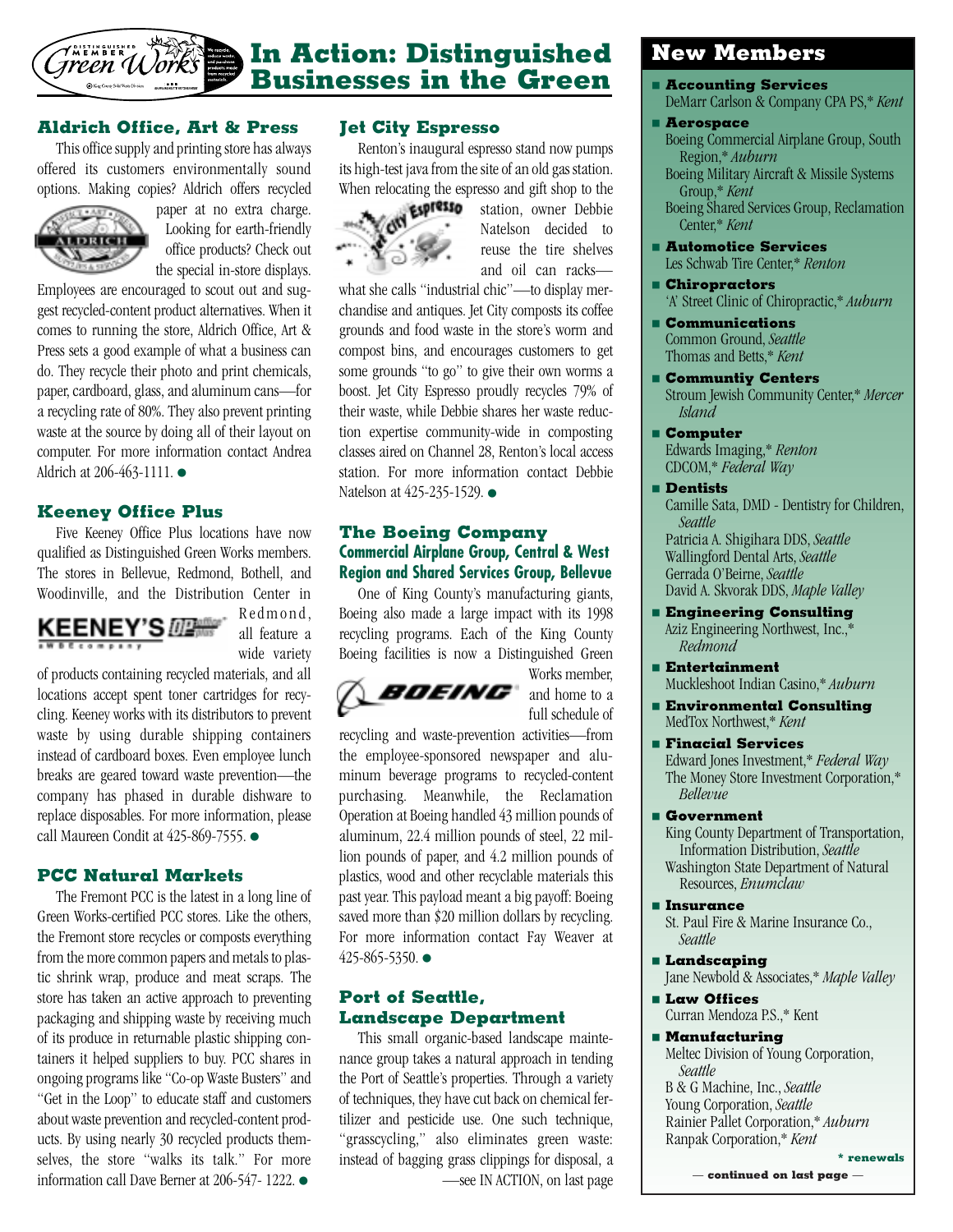## <span id="page-4-0"></span>**In Action, continued**

mulching mower blows the fine, nutrient-rich clippings into the turf to nourish the soil. The department even makes its own free compost by adding collected leaves to manure from Smith Brother's Dairy. The Landscape Department educates its Port property tenants about these effective, non-toxic practices, and will soon "go public" with informational signage at certain Port parks. For more information call Craig Chatburn at 206-728-3231. ●

#### **CB Toyota-Lift**

CB Toyota-Lift sells, leases, rents and provides maintenance service and parts for material handling equipment– including all brands of forklift trucks. Thanks to recycling and waste prevention,

## CB | TOYOTA-LIFT TOYOTA

there's very little heavy lifting in this company's waste stream. Their designated recycling coordinator bundles, bales, and palletizes recyclable materials, and hauls them to the local recycling depot every month. They return much of their packaging to manufacturers along with machine parts, and save polystyrene packing peanuts for company use. Only food waste and oily non-recy-

### **New Members**

- **Manufacturing, continued** Bay Packaging & Converting Company,\* *Tukwila*
- **Medical Services** Evergreen Hospital Medical Center,\* *Kirkland*
- **Real Estate and Property Management** Richard E. Jacobs Group,\* *Tukwila* Wright Runstad & Company,\* *Bellevue*
- **Restaurants** Lil' Jon Restaurant and Lounge, *Bellevue* Cucina! Cucina! Italian Café,\* *Bellevue*
- **Retail**
- Hands of the World, *Seattle* Dakota,\* *Bellevue* Eddie Bauer Inc.,\* *Tukwila* Foxfire Jewelers,\* *Woodinville* The Athlete's Foot,\* *Tukwila* Garden Botanika,\* *Tukwila* Stride Rite Children's Shoes, *Bellevue*
- **Retirement Homes** Group Health Cooperative - Kelsey Creek,\* *Bellevue*
- **Wholesalers and Distributors** ChemCentral,\* *Kent* Costco Wholesale Corporation,\* *Tukwila*

**\* renewals**

clable boxes end up in the dumpster. Last holiday season, CB Toyota-Lift gave its employees closethe-loop gifts—70 fleece vests made from recycled plastic bottles. The vests were a hit with staff and showed great company commitment to sustaining recycled product markets. For more information, call Tamara Mackey at 253-872-7114. ●

#### **Madison Master Builders, Inc.**

For Madison Master Builders, looking out for the environment is a foundation of good building. Madison Master Builders curb their waste stream

MADISON MASTER BUILDERS, INC.

by using detailed purchasing reports to prevent over-ordering building

materials. Each job site continues the commitment with free recycling bins. They work with suppliers to secure recycled-content and other environmentally friendly products. Madison's office uses recycled-content supplies; they build with recycled-content studs, drywall, insulation, floor systems and roofing. Says Tim Coultier, "We have a policy to buy recycled goods whenever possible and to think about our environment when purchasing any goods or services." For more information contact Tim Coultier at 206-222-6000. ●

#### **Regional Building Services Corporation**

Business is growing at Regional Building Services Corporation. Currently, RBSC provides its janitorial services to ten King County companies.



The company credits its success to strong customer service—and one of the most important ways RBSC serves customers is

by supporting recycling in the workplace. RBSC's contracts specify that they'll conduct recycling in any building they service. Janitorial staff then go the extra mile to provide customers with desktop recycling containers or to suggest effective recycling methods. Their daily efforts to promote recycling meet their mission statement's challenge to be a good neighbor and community leader. For more information, call Cecil Osborne at 425-820-6179. ●

#### **J.C. Wright Sales Co.**

The J.C. Wright Sales Company distributes food to King County grocery stores. When president Jack Wright noticed that waste was growing along with



his company, he took action. Now, the 32,000-square-foot warehouse hums with waste-wise practices. The company recycles paper, alu-

minum and metal cans, and cardboard; an exchange program promotes pallet re-use. Recycling plastic shrink wrap took the biggest bite out of waste: The wrap is cut down, stored in barrels and delivered to Weyerhaeuser for recycling. Jack Wright states, "Employees are the heart of the program. All personnel are aware or our recycling practices and are responsible for the program." Employees can track their progress by checking the recycling figures posted on company bulletin boards. For more information, contact Jack Wright at 253-395-8799. ●



**The Bon Distribution Center**

Using an innovative reuse program, the Bon diverts 50,000 hangers a month from landfills. The Bon convinced all of its vendors to use the same type of plastic hanger, and set up a system that  $\mathcal{T}he$  Bon March e collects the hangers from purchased clothing and returns them to the Distribution Center. The Distribution Center packages the hangers in specially designed storage boxes for shipment to a company called FRM, which then sells the hangers back to the vendors for less than the price of a new hanger. In addition to its 600,000 re-used hangers, the Bon also recycled 225 tons of plastic film and wrap last year. In total, the company recycled an impressive 94%–or 2900 tons–of materials. For more information call Daryl Meadows at 206-575-6659. ●

#### **Garret Schwartz Insurance Agency**

Not many businesses can grow 225% in four years while halving their paper use. But Garret Schwartz employees have adopted more than 20 waste prevention strategies in their aggressive, company-wide program. Computer technology plays a large role: Employees use e-mail whenever possible, and do everything from maintaining schedules to processing insurance applications via computer. The agency has also found cooperating with neighboring companies can cut waste. By joining their building-wide waste exchange, the agency, which produces virtually no waste paper of its own, can get free scratch paper for meeting notes. For more information contact Garrett Schwartz, at 253-395-0433. ●